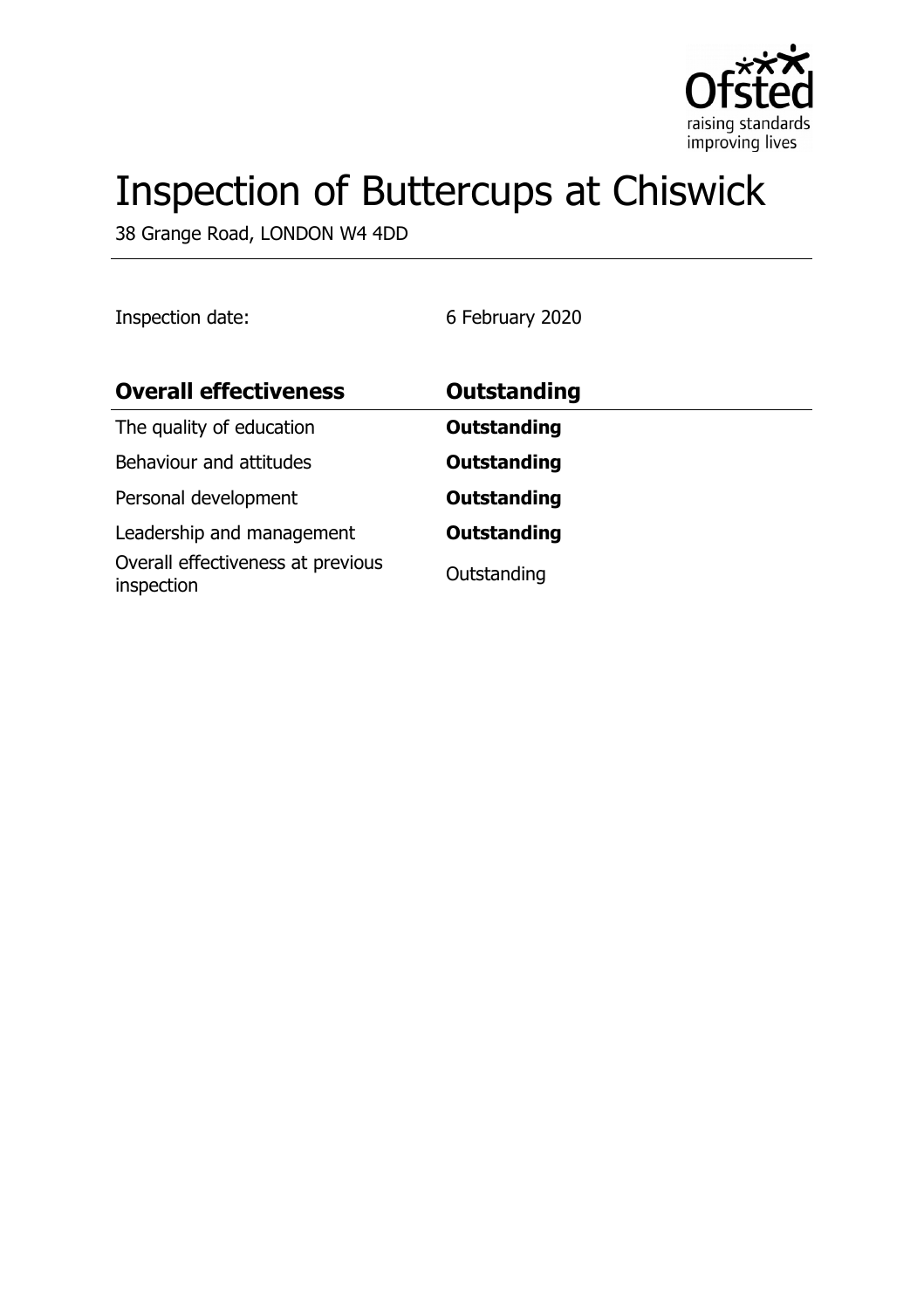

# **What is it like to attend this early years setting?**

#### **The provision is outstanding**

Children are extremely happy in this exceptionally nurturing and stimulating setting. They have formed close bonds with staff, who are calm, nurturing role models. Children's welfare is central to staff's practice. Staff support children's emotional development exceptionally well. Children learn positive ways to express their emotions and their behaviour is excellent. Activities, such as yoga and outdoor learning, help children to develop healthy minds and bodies. Older children enjoy regular visits to a 'forest school', where they happily challenge their physical skills through activities such as building dens and climbing trees. This helps them acquire strong resilience and learn how to keep themselves safe. Children excitedly engage with highly stimulating activities that have been thoughtfully designed to meet their interests. Babies and toddlers learn from a wealth of excellent 'handson' experiences, which teach them to explore and discover using their senses. Children are captivated by meaningful experiences that teach them about their world. For example, pre-school children were fully engaged in a topic about 'saving our planet'. They discovered information about the solar system and explored their ideas on animals which live in the sea.

#### **What does the early years setting do well and what does it need to do better?**

- $\blacksquare$  The leaders of this outstanding nursery are inspirational. They successfully combine their extensive experience and expertise with what they know about the children to provide an exceptional learning environment. Alongside the wellqualified staff, they develop an aspirational curriculum that fully supports children's educational needs and emotional security. Experiences for children are extremely well planned to make the most of their existing skills and knowledge and build on this consistently and coherently.
- Partnerships with parents are very strong. Staff ensure that all parents are fully involved in their children's learning. They support parents in many ways to continue the learning outside of the nursery environment. For example, regular parenting workshops enable parents to gain a deeper understanding of the curriculum and children's development.
- $\blacksquare$  Leaders set ambitious goals and staff demonstrate a drive and passion for their work. Self-evaluation is highly accurate and focuses sharply on continually improving outcomes for the children. Staff have exceptional knowledge of their key children. They meticulously assess what children know and can do and plan precisely for their next steps in learning.
- Children are highly positive and enthusiastic learners. They acquire a high level of skills to support them in their future learning. Children confidently estimate, measure and count during everyday routines and activities. They draw pictures and make marks to represent their ideas and experiences. Staff use an exceptionally well-planned programme to help them learn about sounds and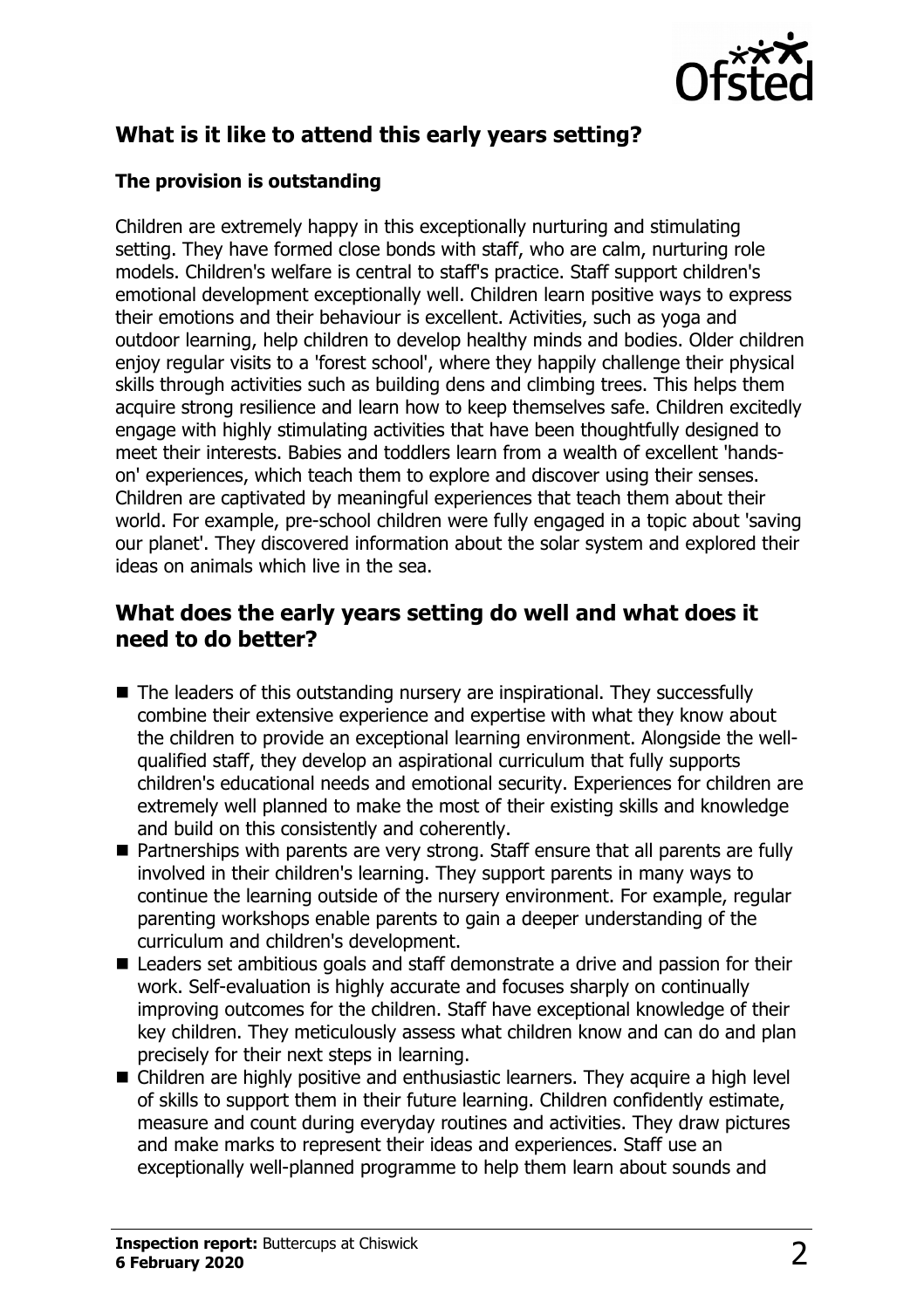

letters, which supports all children in developing the knowledge and attitudes they need to become successful readers.

- Staff extend and support children's communication and language skills exceptionally well. They teach new words and use non-verbal methods, such as a pictorial timetable, to build strong foundations for listening, understanding and speaking. Children who speak English as an additional language make rapid progress with their communication skills and learn to speak English confidently and fluently.
- Leaders and staff are completely committed to creating an exceptionally welcoming and inclusive environment. Staff ensure that children's individual cultural backgrounds are highly valued and regularly celebrated. There is a strong link with the local community, which is strengthened through regular visits and outings.
- Children of all ages learn exceptional personal skills. Babies independently eat their healthy meals and snacks with great enthusiasm. Toddlers and older children learn excellent hygiene practices and manage their own personal care effectively. Children are kind to each other, share their toys and wait patiently for their turns.

## **Safeguarding**

The arrangements for safeguarding are effective.

All staff receive regular and thorough training in safeguarding and child protection. They are extremely confident in their knowledge of a wide range of safeguarding matters. Staff are fully aware of the signs that may indicate a child is at risk of harm. They know how to record any incidents and where to report any concerns. Managers have regular discussions with staff to ensure they maintain a thorough knowledge and understanding of legislation and nursery procedures. Leaders check that all staff remain suitable to work with children. They have exceptionally safe recruitment procedures for employing new staff.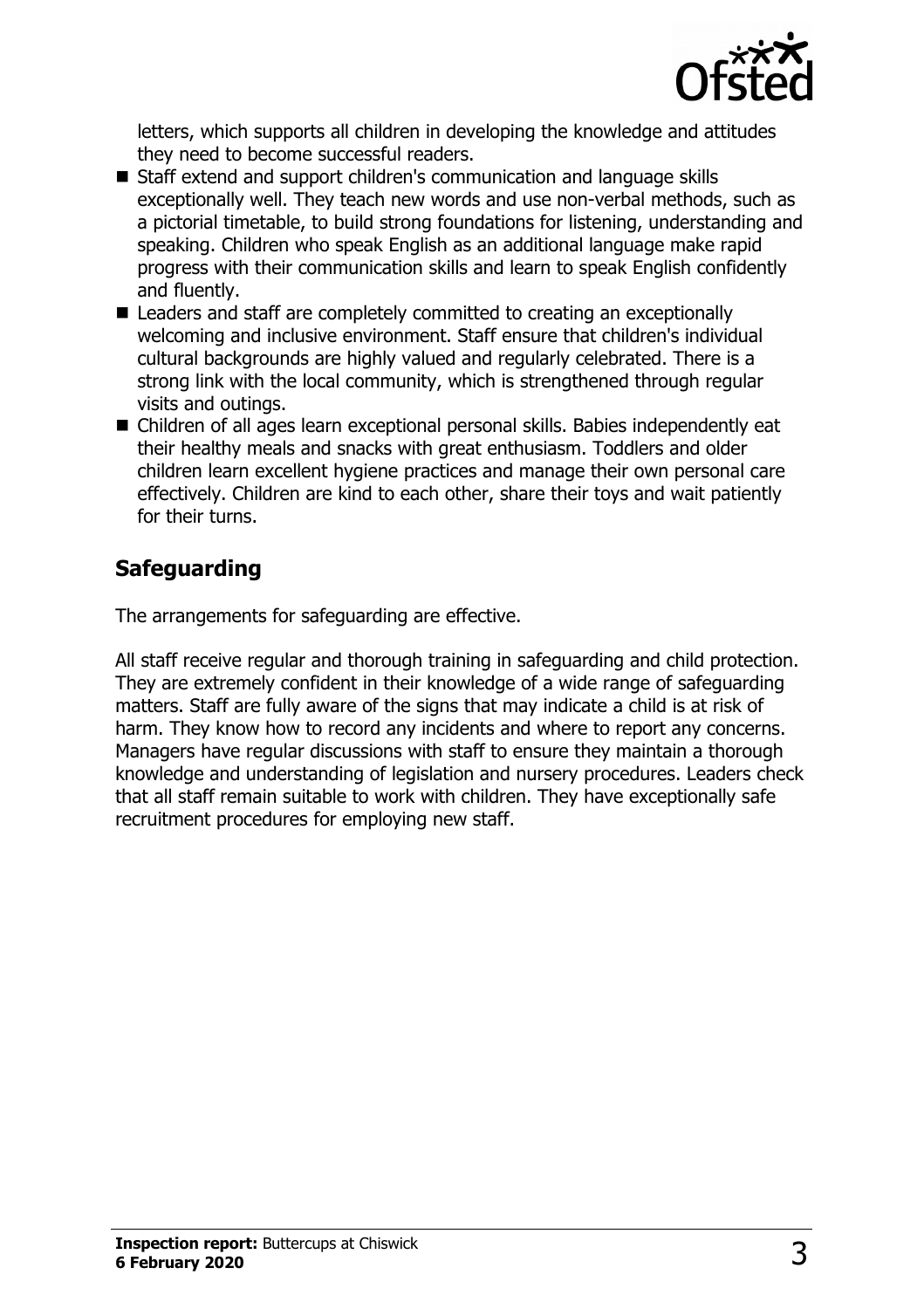

| <b>Setting details</b>                              |                                    |
|-----------------------------------------------------|------------------------------------|
| Unique reference number                             | EY428455                           |
| <b>Local authority</b>                              | Hounslow                           |
| <b>Inspection number</b>                            | 10138037                           |
| <b>Type of provision</b>                            | Childcare on non-domestic premises |
| <b>Registers</b>                                    | Early Years Register               |
| Day care type                                       | Full day care                      |
| Age range of children                               | $0$ to 4                           |
| <b>Total number of places</b>                       | 40                                 |
| Number of children on roll                          | 39                                 |
| Name of registered person                           | <b>Buttercups Nursery Limited</b>  |
| <b>Registered person unique</b><br>reference number | RP530673                           |
| <b>Telephone number</b>                             | 02087428368                        |
| Date of previous inspection                         | 25 August 2015                     |
|                                                     |                                    |

#### **Information about this early years setting**

Buttercups at Chiswick registered in 2011. It is situated in the London Borough of Hounslow. The nursery is open for 51 weeks a year, from 8am to 6pm. The nursery receives funding to provide free early education to children aged two, three and four years. The nursery employs 13 members of staff. Of these, 11 staff hold relevant childcare qualifications from level 3 to level 7.

### **Information about this inspection**

**Inspector** Sarah Crawford

# **Inspection activities**

- $\blacksquare$  The inspector viewed all areas of the nursery and discussed the aims and content of the curriculum with leaders.
- $\blacksquare$  The inspector observed the quality of education during activities indoors and outdoors and assessed the impact this has on children's learning.
- $\blacksquare$  The inspector carried out a joint observation with the nursery support manager.
- $\blacksquare$  The inspector held a meeting with leaders and reviewed a sample of documents.
- $\blacksquare$  The inspector spoke to parents, children and staff during the inspection to assess their views on the provision.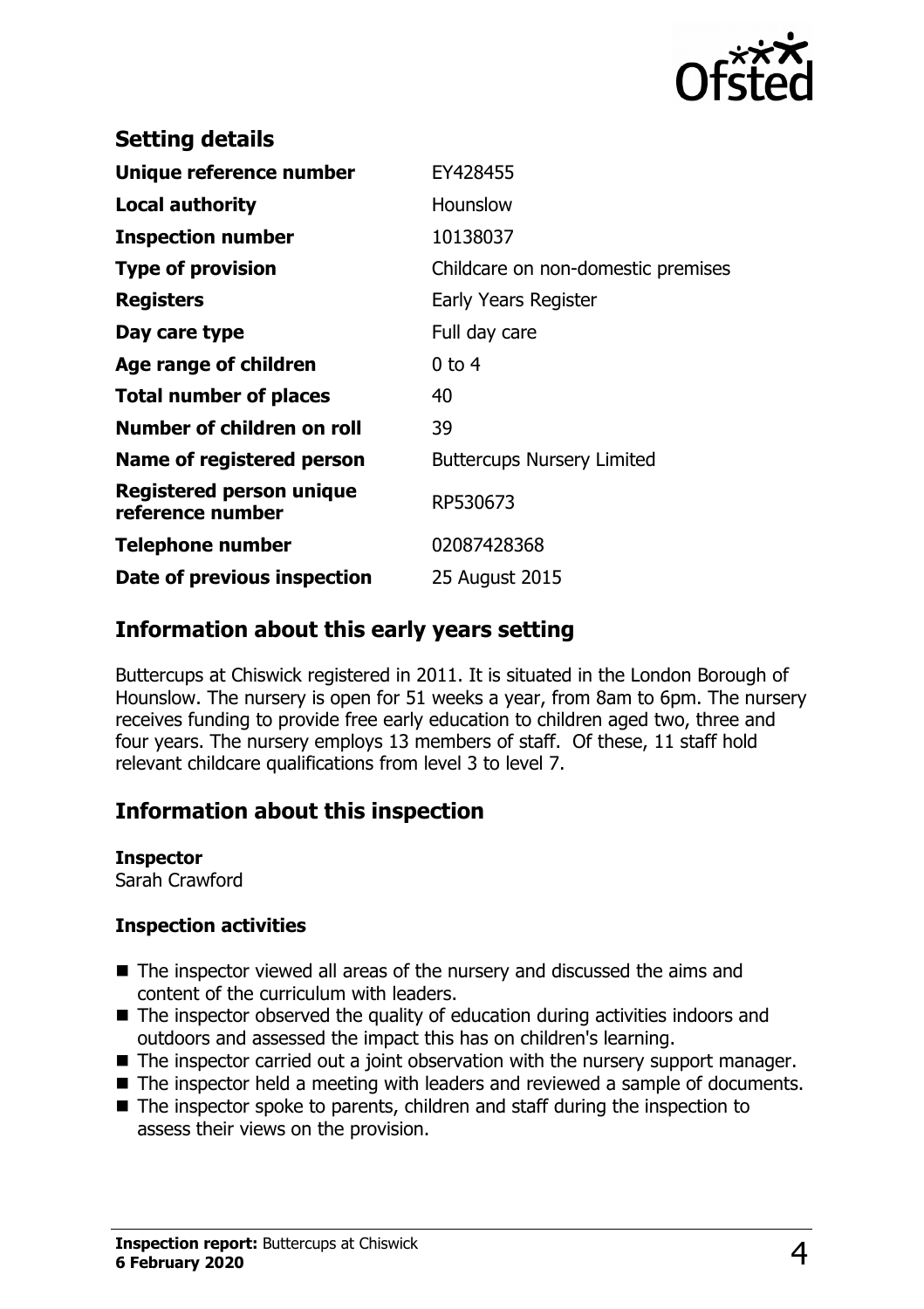

We carried out this inspection under sections 49 and 50 of the Childcare Act 2006 on the quality and standards of provision that is registered on the Early Years Register. The registered person must ensure that this provision complies with the statutory framework for children's learning, development and care, known as the early years foundation stage.

If you are not happy with the inspection or the report, you can [complain to Ofsted.](http://www.gov.uk/complain-ofsted-report)